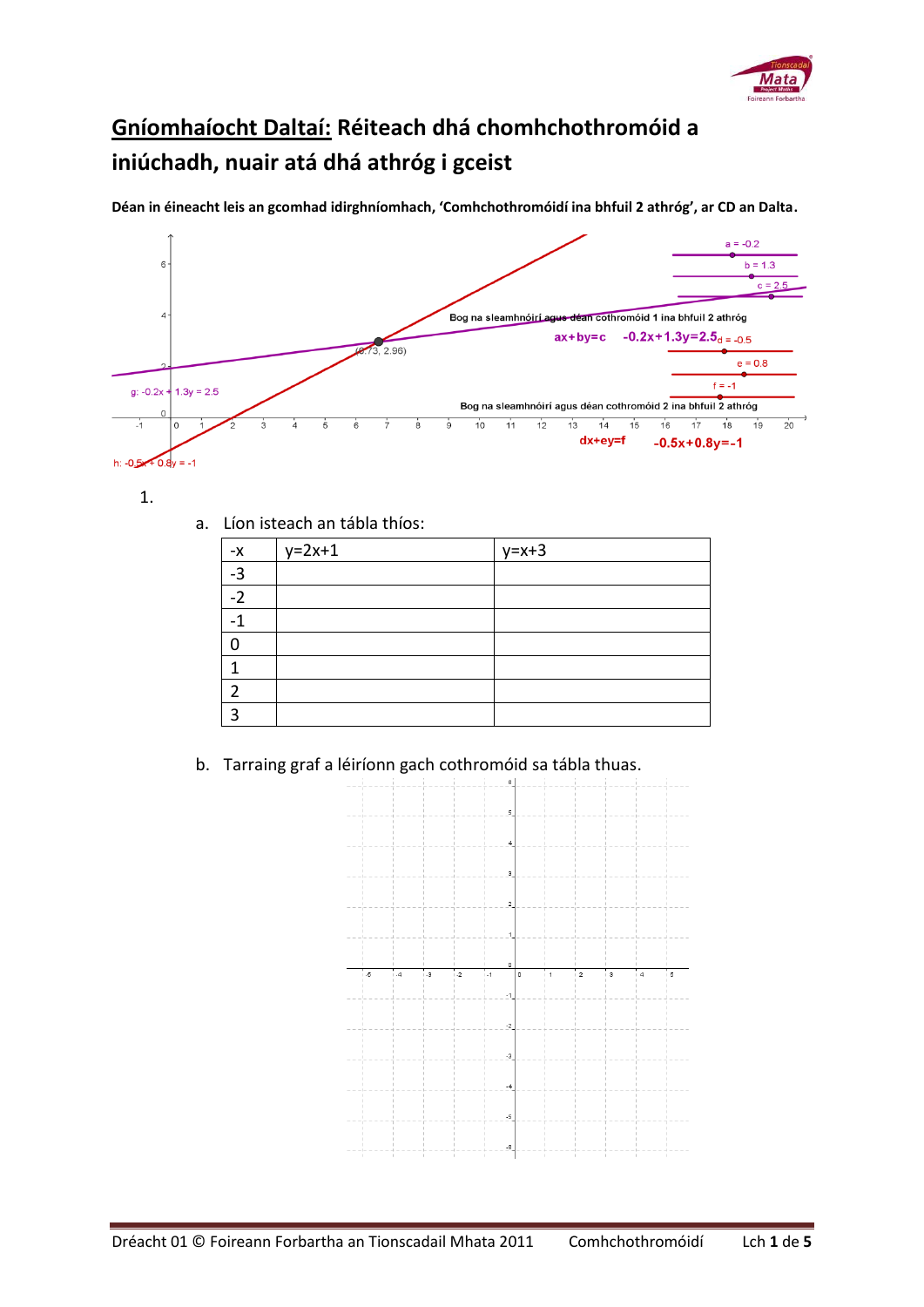

c. Cá ngearrann na línte a sheasann do  $y = 2x + 1$  agus  $y = x + 3$  a chéile?

\_\_\_\_\_\_\_\_\_\_\_\_\_\_\_\_\_\_\_\_\_\_\_\_\_\_\_\_\_\_\_\_\_\_\_\_\_\_\_\_\_\_\_\_\_\_\_\_\_\_\_\_\_\_\_\_\_\_\_\_\_

\_\_\_\_\_\_\_\_\_\_\_\_\_\_\_\_\_\_\_\_\_\_\_\_\_\_\_\_\_\_\_\_\_\_\_\_\_\_\_\_\_\_\_\_\_\_\_\_\_\_\_\_\_\_\_\_\_\_\_\_\_

\_\_\_\_\_\_\_\_\_\_\_\_\_\_\_\_\_\_\_\_\_\_\_\_\_\_\_\_\_\_\_\_\_\_\_\_\_\_\_\_\_\_\_\_\_\_\_\_\_\_\_\_\_\_\_\_\_\_\_\_\_\_\_

\_\_\_\_\_\_\_\_\_\_\_\_\_\_\_\_\_\_\_\_\_\_\_\_\_\_\_\_\_\_\_\_\_\_\_\_\_\_\_\_\_\_\_\_\_\_\_\_\_\_\_\_\_\_\_\_\_\_\_\_\_\_\_

\_\_\_\_\_\_\_\_\_\_\_\_\_\_\_\_\_\_\_\_\_\_\_\_\_\_\_\_\_\_\_\_\_\_\_\_\_\_\_\_\_\_\_\_\_\_\_\_\_\_\_\_\_\_\_\_\_\_\_\_\_\_\_

\_\_\_\_\_\_\_\_\_\_\_\_\_\_\_\_\_\_\_\_\_\_\_\_\_\_\_\_\_\_\_\_\_\_\_\_\_\_\_\_\_\_\_\_\_\_\_\_\_\_\_\_\_\_\_\_\_\_\_\_\_\_\_\_\_\_\_\_\_

\_\_\_\_\_\_\_\_\_\_\_\_\_\_\_\_\_\_\_\_\_\_\_\_\_\_\_\_\_\_\_\_\_\_\_\_\_\_\_\_\_\_\_\_\_\_\_\_\_\_\_\_\_\_\_\_\_\_\_\_\_\_\_\_\_\_\_\_\_

- d. Uaidh sin, céard iad comhordanáidí an phointe a shásaíonn an dá chothromóid,  $y = 2x + 1$  agus  $y = x + 3$ ?
- e. Uaidh sin réitigh  $y = 2x + 1$  agus  $y = x + 3$ .

- 2. Má tá  $2x + y = 6$ , scríobh y i dtéarmaí x.
- 3. Cén íosmhéid pointí a theastaíonn chun líne a tharraingt?
- 4. Ar na haiseanna céanna agus ar an scála céanna, tarraing an dá líne  $x + y = 3$  agus 3x + y = 7. Cá dtrasghearrann na línte a chéile? Uaidh sin, réitigh na cothromóidí.

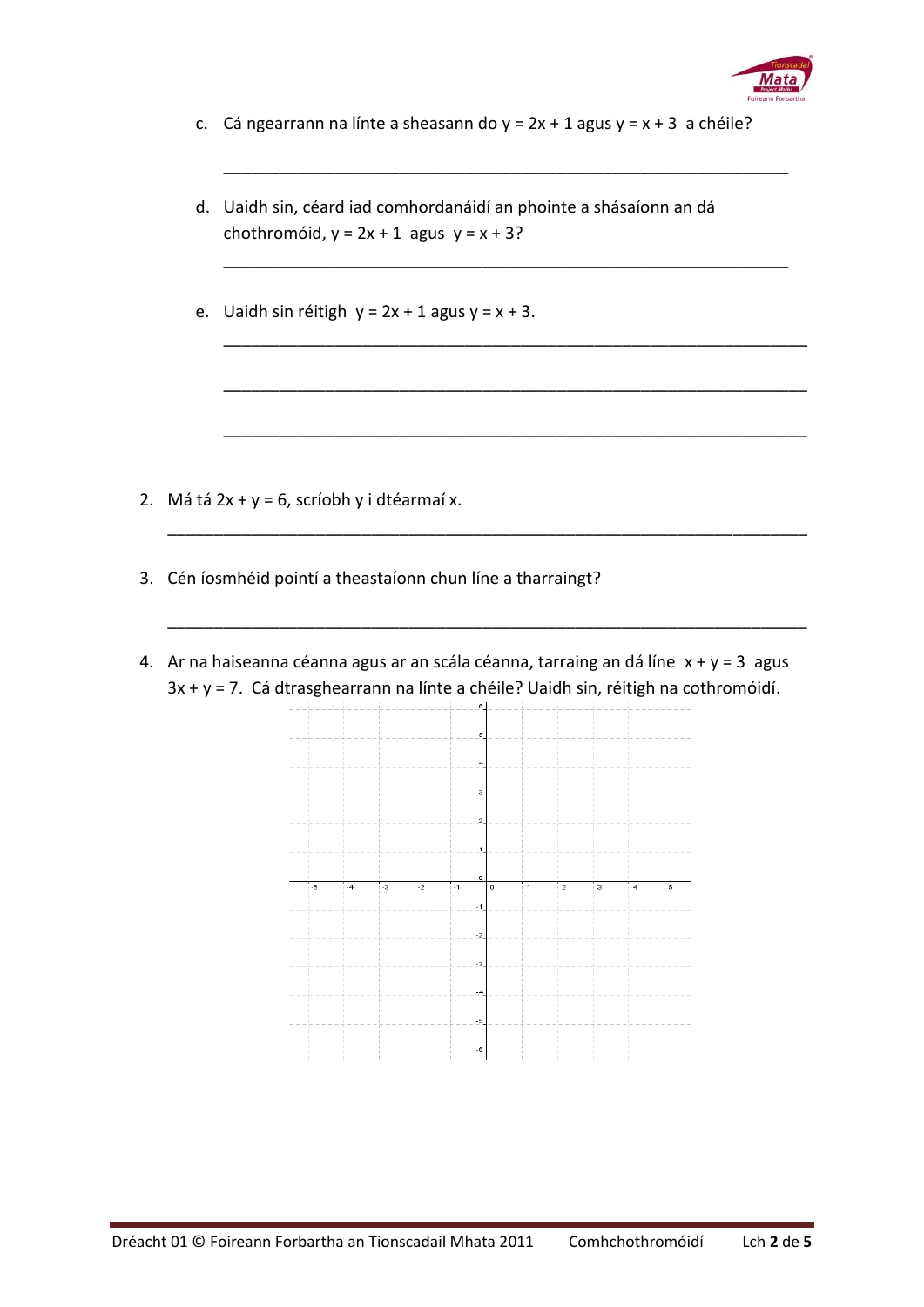

5. Ar na haiseanna céanna agus ar an scála céanna, tarraing na línte 2x + 3y = 5 agus 1x + 3y = 2.5. Cá dtrasghearrann na línte a chéile? Uaidh sin, réitigh na cothromóidí.



6. Ó bheith ag breathnú ar an léaráid thíos, an féidir a rá más comhchothromóidí iad  $x + 2y = 5$  agus  $0.6x + y = 5$ ?



7. Fána -1 atá ag an dá líne *g* agus *h* atá á léiriú ar an léaráid thíos. An bhfuil pointe ar bith ann a shásaíonn an dá chothromóid x + y = 5 agus -2x -2y =5? Mínigh.

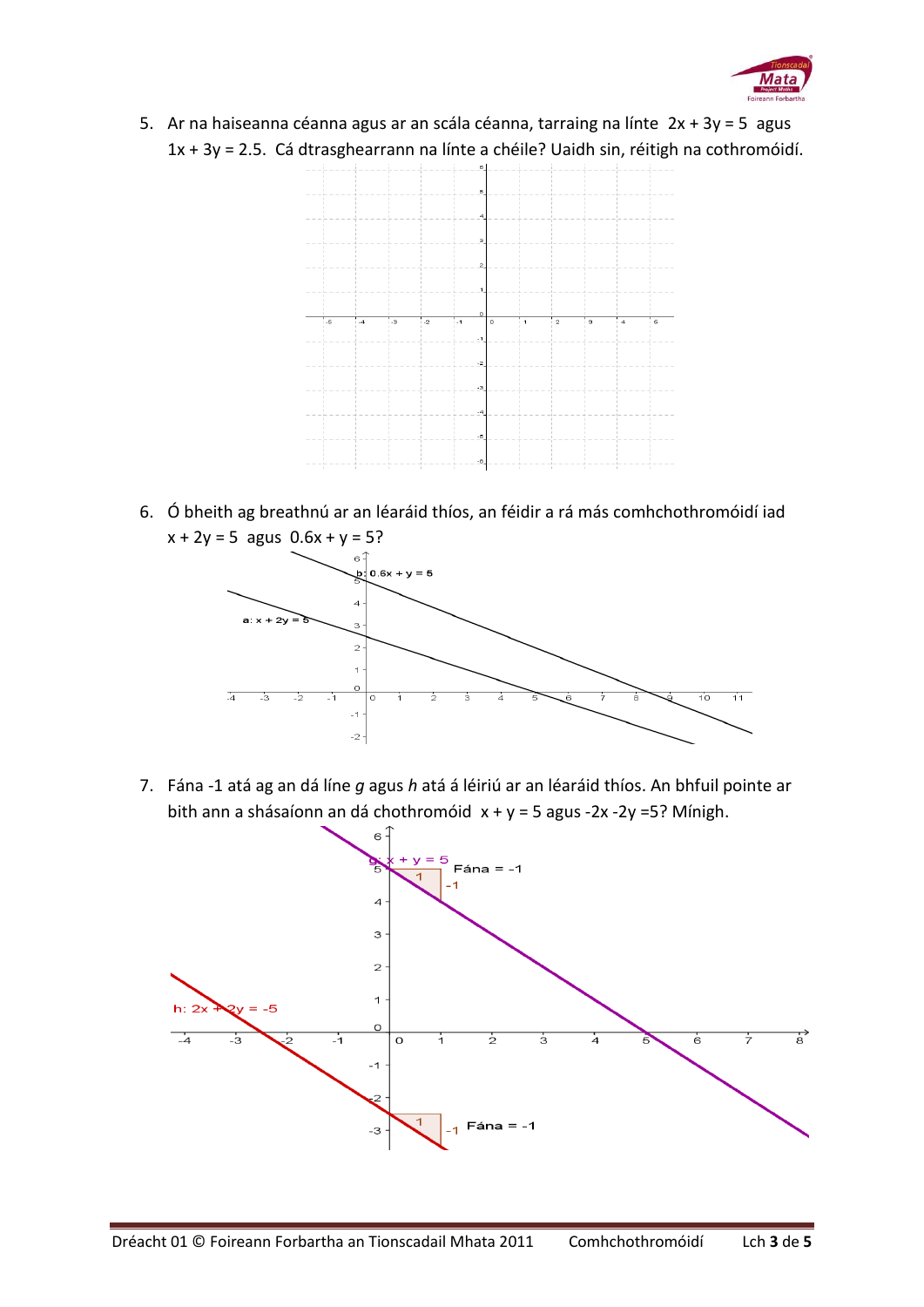

## **Cothromóidí le réiteach go grafach nó go hailgéabrach**

8. Cosnaíonn 1 rolla agus 2 thoradh €4.20 i gceaintín na scoile, agus cosnaíonn 3 rolla agus 1 toradh €9.60. Scríobh dhá chothromóid i dtéarmaí *x* agus *y* chun an t-eolas sin a léiriú. Réitigh na cothromóidí agus faigh costas rolla agus costas toraidh.

\_\_\_\_\_\_\_\_\_\_\_\_\_\_\_\_\_\_\_\_\_\_\_\_\_\_\_\_\_\_\_\_\_\_\_\_\_\_\_\_\_\_\_\_\_\_\_\_\_\_\_\_\_\_\_\_\_\_\_\_\_\_\_\_\_\_\_\_\_

\_\_\_\_\_\_\_\_\_\_\_\_\_\_\_\_\_\_\_\_\_\_\_\_\_\_\_\_\_\_\_\_\_\_\_\_\_\_\_\_\_\_\_\_\_\_\_\_\_\_\_\_\_\_\_\_\_\_\_\_\_\_\_\_\_\_\_\_\_

\_\_\_\_\_\_\_\_\_\_\_\_\_\_\_\_\_\_\_\_\_\_\_\_\_\_\_\_\_\_\_\_\_\_\_\_\_\_\_\_\_\_\_\_\_\_\_\_\_\_\_\_\_\_\_\_\_\_\_\_\_\_\_\_\_\_\_\_\_

\_\_\_\_\_\_\_\_\_\_\_\_\_\_\_\_\_\_\_\_\_\_\_\_\_\_\_\_\_\_\_\_\_\_\_\_\_\_\_\_\_\_\_\_\_\_\_\_\_\_\_\_\_\_\_\_\_\_\_\_\_\_\_\_\_\_\_\_\_

9. Siopadóir is ea Seán. Má fhostaíonn sé 4 chúntóir siopa agus 1 gharda slándála, beidh párolla €480 sa lá i gceist. Má fhostaíonn sé 2 chúntóir siopa agus 1 gharda slándála is párolla €300 sa lá a bheidh i gceist. Scríobh dhá chothromóid i dtéarmaí *x* agus *y* chun an t-eolas sin a léiriú. Réitigh na cothromóidí. Cén tuarastal laethúil a íoctar le cúntóir siopa agus le garda slándála?

\_\_\_\_\_\_\_\_\_\_\_\_\_\_\_\_\_\_\_\_\_\_\_\_\_\_\_\_\_\_\_\_\_\_\_\_\_\_\_\_\_\_\_\_\_\_\_\_\_\_\_\_\_\_\_\_\_\_\_\_\_\_\_\_\_\_\_\_\_

\_\_\_\_\_\_\_\_\_\_\_\_\_\_\_\_\_\_\_\_\_\_\_\_\_\_\_\_\_\_\_\_\_\_\_\_\_\_\_\_\_\_\_\_\_\_\_\_\_\_\_\_\_\_\_\_\_\_\_\_\_\_\_\_\_\_\_\_\_

\_\_\_\_\_\_\_\_\_\_\_\_\_\_\_\_\_\_\_\_\_\_\_\_\_\_\_\_\_\_\_\_\_\_\_\_\_\_\_\_\_\_\_\_\_\_\_\_\_\_\_\_\_\_\_\_\_\_\_\_\_\_\_\_\_\_\_\_\_

\_\_\_\_\_\_\_\_\_\_\_\_\_\_\_\_\_\_\_\_\_\_\_\_\_\_\_\_\_\_\_\_\_\_\_\_\_\_\_\_\_\_\_\_\_\_\_\_\_\_\_\_\_\_\_\_\_\_\_\_\_\_\_\_\_\_\_\_\_

\_\_\_\_\_\_\_\_\_\_\_\_\_\_\_\_\_\_\_\_\_\_\_\_\_\_\_\_\_\_\_\_\_\_\_\_\_\_\_\_\_\_\_\_\_\_\_\_\_\_\_\_\_\_\_\_\_\_\_\_\_\_\_\_\_\_\_\_\_

10. Tá suim dhá uimhir, *a* agus *b*, cothrom le 45, agus tá difríocht an dá uimhir cothrom le 3. Scríobh dhá chothromóid i dtéarmaí *a* agus *b* chun an t-eolas sin a léiriú. Réitigh na cothromóidí agus faigh an dá uimhir.

\_\_\_\_\_\_\_\_\_\_\_\_\_\_\_\_\_\_\_\_\_\_\_\_\_\_\_\_\_\_\_\_\_\_\_\_\_\_\_\_\_\_\_\_\_\_\_\_\_\_\_\_\_\_\_\_\_\_\_\_\_\_\_\_\_\_\_\_\_

\_\_\_\_\_\_\_\_\_\_\_\_\_\_\_\_\_\_\_\_\_\_\_\_\_\_\_\_\_\_\_\_\_\_\_\_\_\_\_\_\_\_\_\_\_\_\_\_\_\_\_\_\_\_\_\_\_\_\_\_\_\_\_\_\_\_\_\_\_

\_\_\_\_\_\_\_\_\_\_\_\_\_\_\_\_\_\_\_\_\_\_\_\_\_\_\_\_\_\_\_\_\_\_\_\_\_\_\_\_\_\_\_\_\_\_\_\_\_\_\_\_\_\_\_\_\_\_\_\_\_\_\_\_\_\_\_\_\_

\_\_\_\_\_\_\_\_\_\_\_\_\_\_\_\_\_\_\_\_\_\_\_\_\_\_\_\_\_\_\_\_\_\_\_\_\_\_\_\_\_\_\_\_\_\_\_\_\_\_\_\_\_\_\_\_\_\_\_\_\_\_\_\_\_\_\_\_\_

\_\_\_\_\_\_\_\_\_\_\_\_\_\_\_\_\_\_\_\_\_\_\_\_\_\_\_\_\_\_\_\_\_\_\_\_\_\_\_\_\_\_\_\_\_\_\_\_\_\_\_\_\_\_\_\_\_\_\_\_\_\_\_\_\_\_\_\_\_